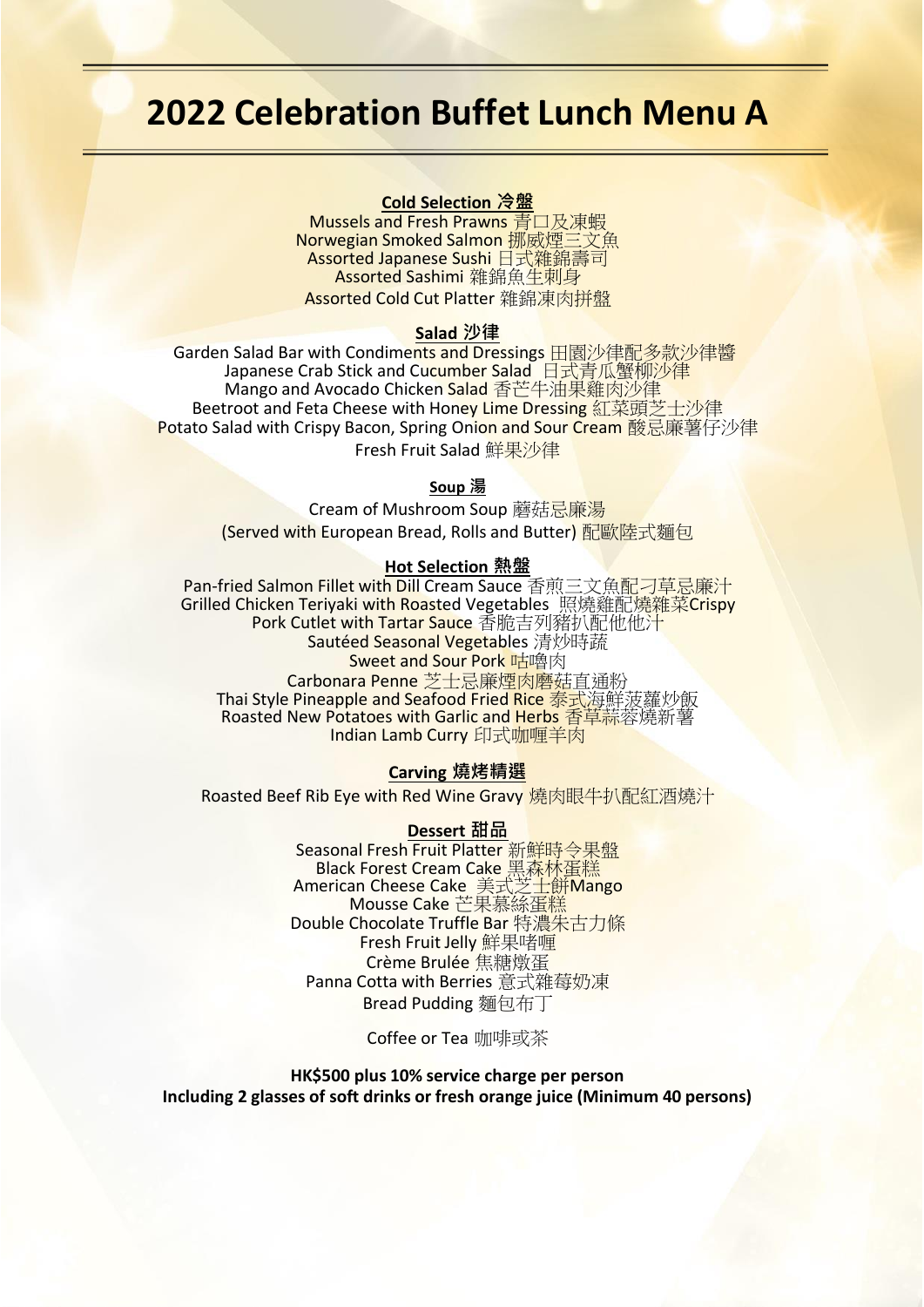## **2022 Celebration Buffet Lunch Menu B**

## **Cold Selection 冷盤**

Crab Legs, Whelks, Mussels and Fresh Prawns 蟹腳, 海螺, 青口及凍蝦 Norwegian Smoked Salmon 挪威煙三文魚 Assorted Japanese Sushi 日式雜錦壽司 Assorted Sashimi 雜錦魚生刺身 Assorted Cold Cut Platter 雜錦凍肉拼盤 Parma Ham with Sweet Melon 帕爾瑪火腿伴蜜瓜

#### **Salad 沙律**

Classic Salad Bar with Condiments and Dressings 田園沙律配多款沙律醬 Barbeque Duck, Deep Fried Bean Cu<mark>rd and Bean Sprout 燒鴨豆卜芽菜沙</mark>律 Beetroot and Feta Cheese with Honey Lime Dressing 紅菜頭芝士沙律 Mango and Avocado Chicken S<mark>alad</mark> 香芒牛油果雞肉沙律 Potato Salad with Crispy Bacon, Spring Onion and Sour Cream 酸忌廉薯仔沙律 Tobioko Salad 日式蟹籽沙律

Fresh Fruit and Lobster Salad 鮮果龍暢沙律

### **Soup湯**

Manhattan Seafood Chowder 曼克頓海鮮周打湯 (Served with European Bread, Rolls and Butter) 配歐陸式麵包

#### **Hot Selection 熱盤**

Pan-fried Seabass Fillet with Tomato Cream Sauce 香煎海鱸魚配番茄忌廉汁 Provencal Rack of Lamb with Port Wine Sauce 香草包糠焗羊架配体酒汁 Roast Marinated Spring Chicken with Garlic 蒜香燒春雞 American Style BBQ Ribs 美式燒排骨 Sautéed Seasonal Vegetables with Crab Meat 蟹肉扒時蔬 Work-fried Tiger Prawn with Salted Egg Yolk 黃金炒虎蝦 Braised E-fu Noodles with Straw Mushroom 乾燒伊麵 Fried Rice with Assorted Seafood and Vegetables 翡翠海鮮炒飯 Roasted New Potatoes with Garlic and Herbs 香草蒜蓉燒新薯 Indian Beef Curry 印式咖喱牛肉

#### **Carving 燒烤精選**

Roast Australian Rib Eye with Gravy 澳洲肉眼牛扒配紅酒燒汁

#### **Dessert 甜品**

Seasonal Fresh Fruit Platter 新鮮時令果盤 Chocolate Mousse Cake 朱古力慕絲蛋糕 Green Tea Rolls with Red Beans 綠茶紅豆卷 American Chee<mark>se Cake</mark> 美式<mark>芝士</mark>餅 Mango Dome 芒果忌廉蛋糕 Panna Cotta with Berries 意式雜莓奶凍 Tiramisu 意大利咖啡芝士餅 Mango Pudding 芒果布甸 Dark Chocolate Cake 黑朱古力蛋糕 Bread Pudding 麵包布丁 Ice-cream 雪糕

Coffee or Tea 咖啡或茶

**HK\$620 plus 10% service charge per person Including 2 glasses of soft drinks or fresh orange juice (Minimum 40 persons)**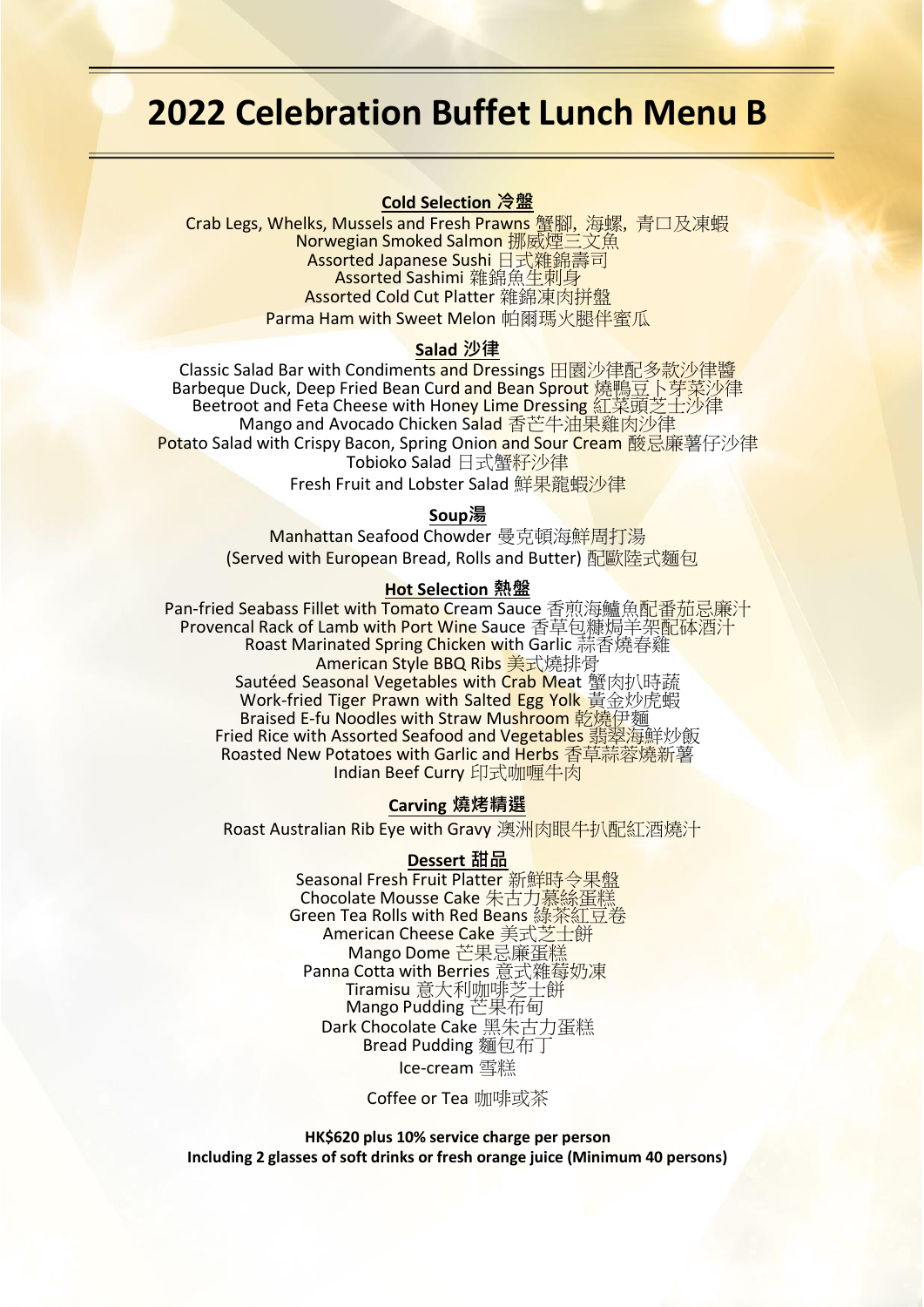## **2022 Celebration Buffet Lunch Menu C**

## **Cold Selection 冷盤**

Crab Legs, Whelks, Mussels and Fresh Prawns 蟹腳, 海螺, 青口及凍蝦 Smoked Norwegian Salmon 挪威煙三文魚 Assorted Japanese Sushi 日式雜錦壽司 Assorted Sashimi 雜錦魚生刺身 Duck Liver Pate with Fig Paste 鴨肝醬配無花果醬 Parma Ham with Sweet Melon 帕爾瑪火腿伴蜜瓜

## **Salad 沙律**

Classic Sald Bar with Condiments and Dressings 田園沙律配多款沙律醬 Slow-cooked Dutch Milk-fed Veal Tenderloin Tournedos 慢煮荷蘭牛仔柳配吞拿魚醬 Thai Seafood Salad <u>泰式海鮮沙律</u> Beetroot and Feta Cheese with Honey Lime Dressing 紅菜頭芝士沙律 Roasted Pumpkin with Thyme and Garlic 香草蒜頭燒南瓜 Grilled Chicken and Asparagus Salad with Fennel and Orange Vinaigrette 烤雞蘆筍茴香沙律配橙油醋汁 Potato Salad with Crispy Bacon, Spring Onion and Sour Cream 酸忌廉薯仔沙律 **Fresh Fruit and Lobster Salad** 鮮果龍暢沙律

## **Soup湯**

Lobster Bisque 龍蝦湯 (Served with European Bread, Rolls and Butter) 配歐陸式麵包

## **Hot Selection 熱盤**

Chinese Barbecued Meat Platter 中式燒味拼盤 **Baked Rockefeller Oyster 煙肉焗蠔** Pan-fried Cod Fillet with Lemon Butter Sauce 香煎銀鱈魚配檸檬牛油汁 Lobster Thermidor 芝士焗龍蝦 Provencal Rack of Lamb with Port Wine Sauc<mark>e 香草包糠焗羊</mark>架配砵酒汁 Braised Ox-Tail in Red Wine Sauce 紅酒燴牛尾 Steamed Garoupa with Spring Onion in Soy Sauce 清蒸大海斑 Sweet and Sour Pork 咕嚕肉 Seasonal Vegetable with Dried Conpoy and Enoki Mushroom 瑤柱金菇扒時蔬 Carbonara Penne 煙肉磨菇直通粉 Fried Rice with Assorted Seafood and Truffle 黑松茸海鮮炒飯 Baked Creamy Mashed Potato with Avocado 焗香滑牛油果薯蓉

## **Carving 燒烤精選**

Roast U.S. Angus Rib Eye with Red Wine Gravy 燒美國安格斯肉眼配紅酒燒汁